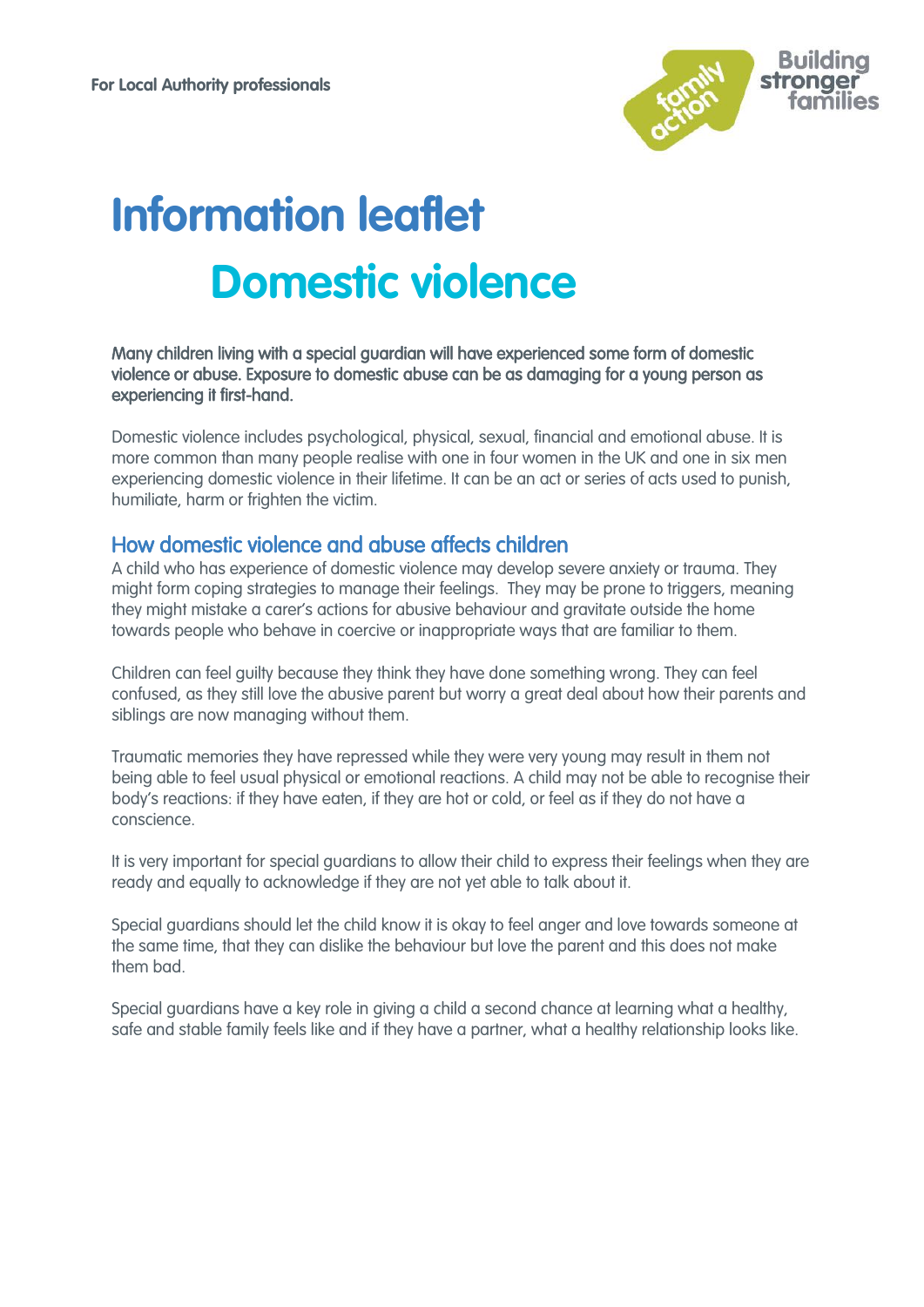# Practical ways special guardians can help their child



- Special guardians should let the child know they will keep them safe. Stability, predictability and consistency are important. Children need authoritative, loving parenting and plenty of one-toone time and affection.
- In many cases children will have no safe memories of physical contact so steps should be taken tentatively – but special guardians should not be afraid to display affection to their child.
- Special guardians should encourage openness. Their child needs to know they can speak to them about anything. Special guardians could leave jars around the house that the child can put their thoughts into or have regular family time when they check in with how everyone is feeling.
- Children need to hear from their carers that domestic violence and abuse is not okay and that they do not deserve to have this happen in their family. Carers should tell them that it is not their fault and that there is nothing they could have done to stop the violence.
- **Special guardians should encourage their wider family not to discuss difficult family issues in** front of the child.
- **If may be hard for special guardians to hear their child speak about their experiences especially** if the perpetrator is a relative or their own child. They should share their worries about this with another adult who they trust. This may in turn help them feel more comfortable about talking about it with the child.
- Special guardians can help their child regain a sense of control by finding areas in their lives where they can make plans and decisions and support them to take action. Making daily routines that provide structure and stability will also help address feelings of powerlessness.
- If a special guardian is in a relationship they should try to ensure they find time for their partner and nurture their relationship.
- Having a support system of wider family or friends will also help.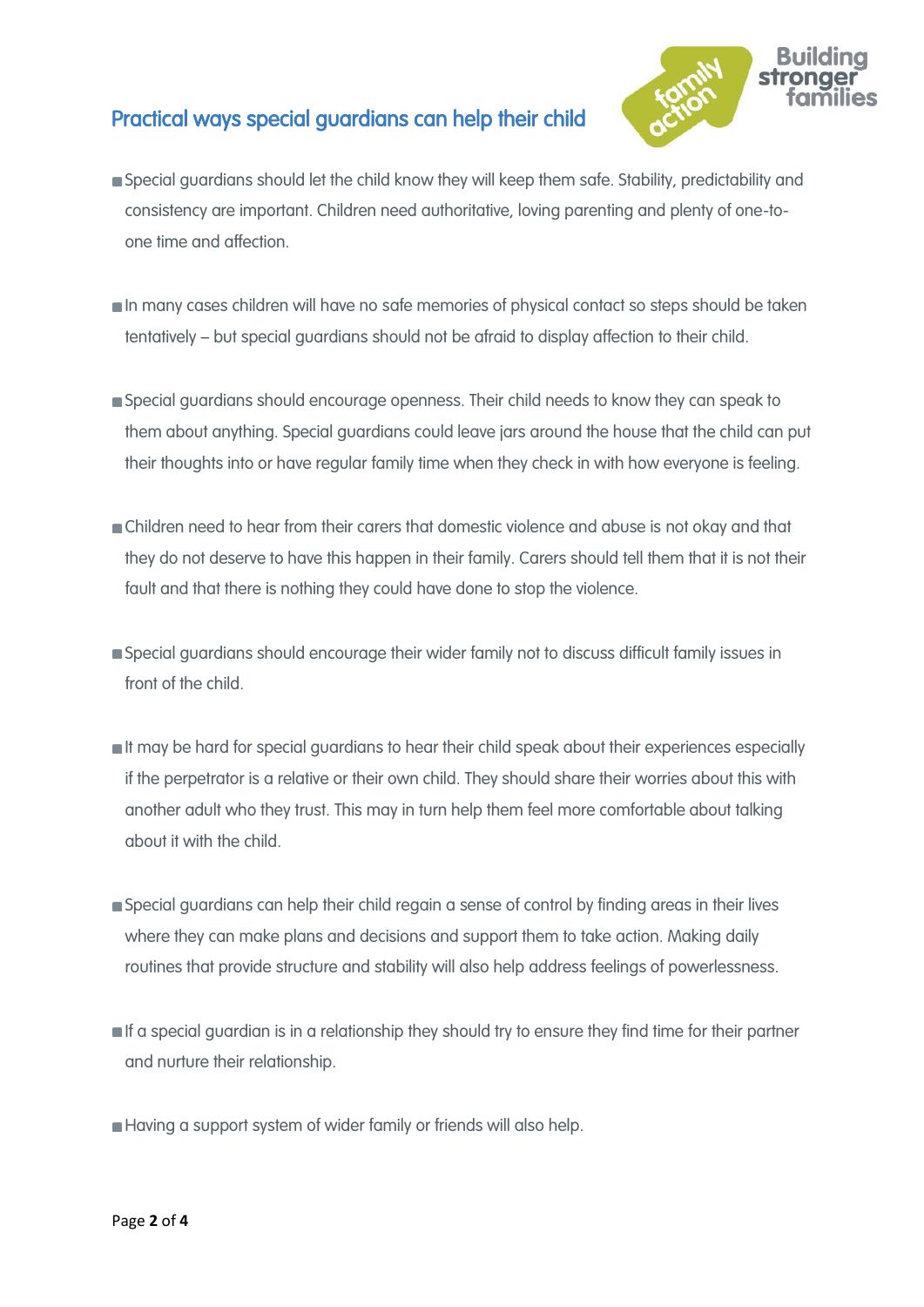In some cases a child who has experienced domestic violence may demonstrate sexualised behaviour such as repeatedly exposing their genitals. Special guardians should put boundaries in place, clearly explaining what is acceptable and what is not. If significant sexualised behaviour is displayed special guardians should contact their GP and ask for a referral to the local Children and Adolescent Mental Health Services (CAMHS).

# Where to get help if you are in an abusive relationship

If a special guardian is in an abusive relationship they should be supported to accept that they are not to blame and to seek help and support. This might mean that they need to leave their home, ask the person causing them harm to leave or take legal action and they are likely to need help with deciding between and achieving these different options.

If a carer is unsafe at home they should be supported to try and leave and stay with friends or family, at a women's refuge or they can apply to your local authority for emergency housing. The housing charity Shelter offers further information about housing options for those in abusive relationships.

## $\frac{1}{2}$ Key points

j

- Special guardians should allow their child to express their feelings when they are ready but acknowledge that this might take time.
- Carers have a key role in giving children a second chance at learning what a healthy, safe and stable family feels like.
- Special guardians need to let their child know that they will keep them safe. Stability, predictability and consistency are important.

# Useful links

#### ADVA

l

www.new.devon.gov.uk Tel: 0345 155 1074 This resource from Devon Against Domestic Violence and Abuse Partnership provides direct and useful ways to speak to your child about domestic violence and abuse

#### Men's Advice Line

www.mensadviceline.org.uk Tel: 0808 801 0327 The Men's Advice Line is a confidential helpline for male victims of domestic violence and abuse. They offer emotional support, practical advice, and information on a wide range of services for further help and support.